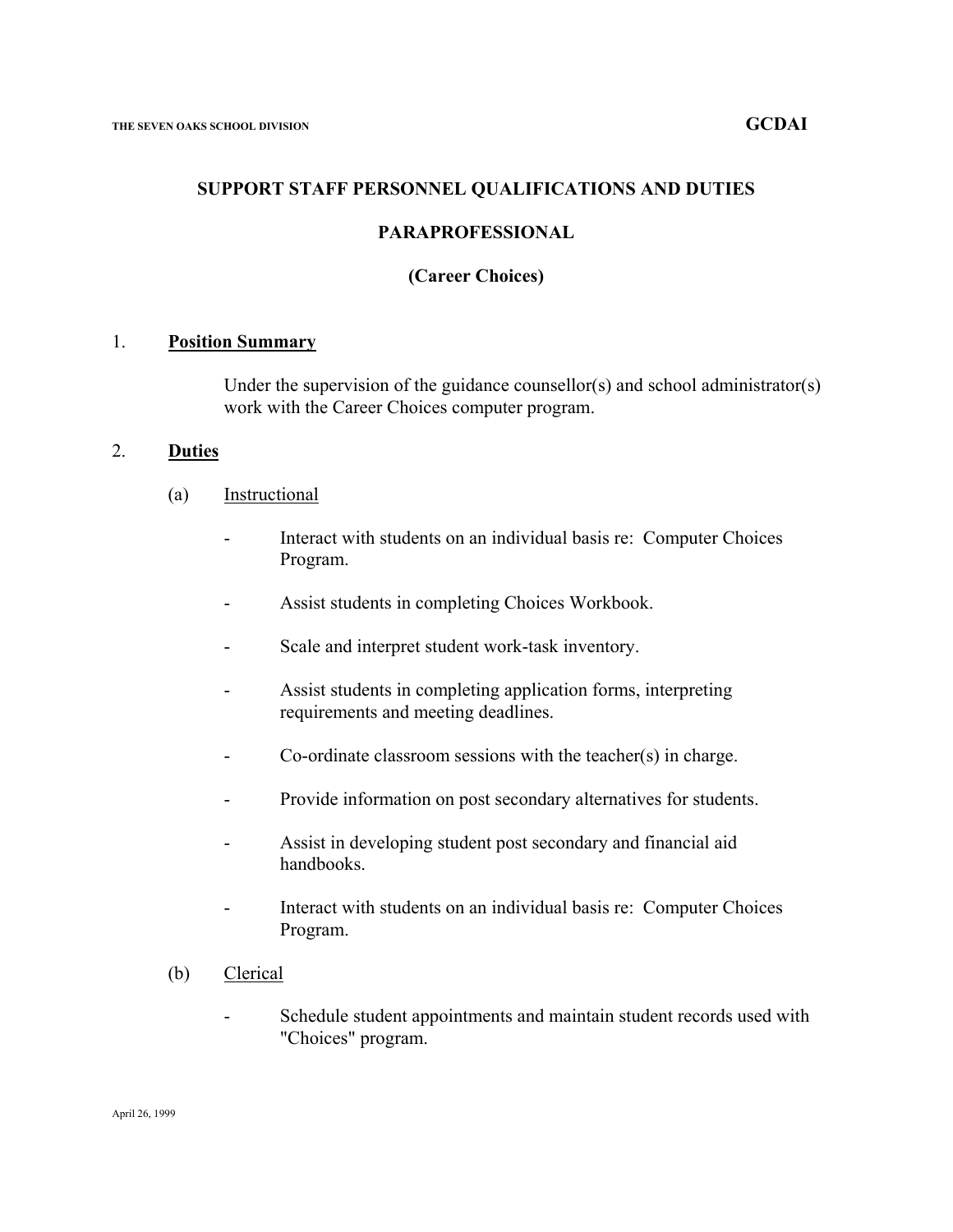# 2. **Duties**

- (a) Clerical
	- Update College/University calendar displays and career information.
	- Provide information on volunteer opportunities, job experiences, continuing education.
	- Prepare materials for classroom sessions.
- (b) General
	- Maintain Choices software program.
	- Assess whether referral to guidance counsellor is required.
	- General supervision of students in career resources centre and hallways.
	- Assist in co-ordinating information seminars and symposiums.
	- Provide teachers with information regarding post secondary opportunities.
	- Operate office equipment such as computer, photocopier, fax machine, photocopier and risograph.

# 3. **Education**

- Grade XII.
- Basic computer knowledge.
- Knowledge of Career Choices Program. (2 day training).
- Keyboarding skills.

## **THE SEVEN OAKS SCHOOL DIVISION GCDAI**